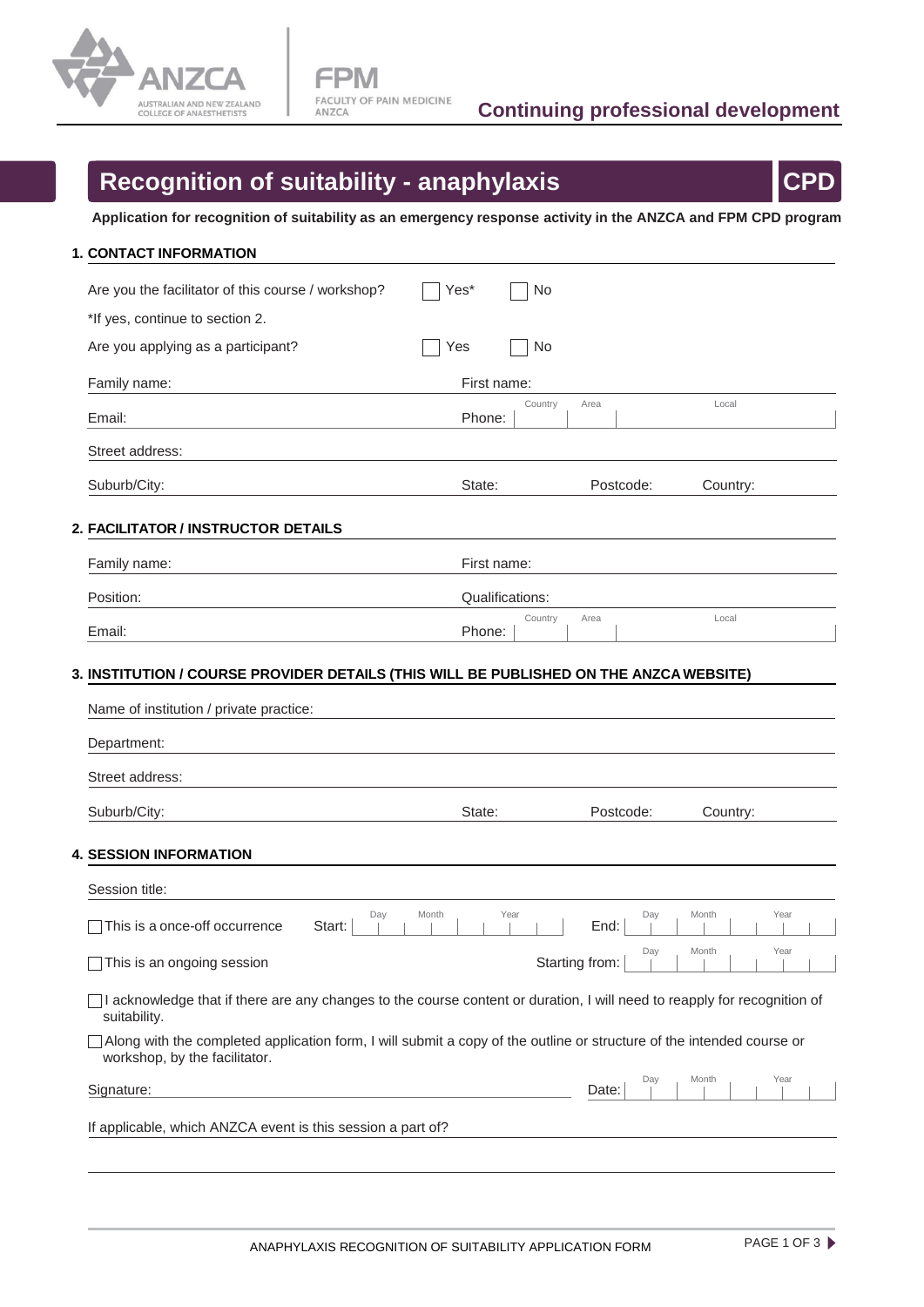

**FPM** FACULTY OF PAIN MEDICINE<br>ANZCA

## **THIS SESSION WILL COVER THE FOLLOWING:**

| <b>Knowledge</b> |                                   |  |  |  |
|------------------|-----------------------------------|--|--|--|
|                  | Explain why intravenous admi<br>. |  |  |  |

| 1               | Explain why intravenous administration of medications or mucosal exposure to substances, coupled<br>with the physiological derangements associated with anaesthesia, may exaggerate the speed of onset<br>and severity of the features of anaphylaxis.                                                               |  |  |  |  |
|-----------------|----------------------------------------------------------------------------------------------------------------------------------------------------------------------------------------------------------------------------------------------------------------------------------------------------------------------|--|--|--|--|
| 2               | Describe some risk factors for perioperative anaphylaxis including common patterns of cross<br>reactivity such as those within classes of neuromuscular blockers, antibiotics, colloids and blue dyes.                                                                                                               |  |  |  |  |
| 3               | Recognise that non-technical and teamwork skills, as well as initiation of management protocols, are<br>vital to the management of anaphylaxis.                                                                                                                                                                      |  |  |  |  |
| 4               | Identify the common clinical features of anaphylaxis, including recognition that anaphylaxis<br>associated with anaesthesia may not present with all of these features, and that the onset will depend<br>on the route of administration, the severity, the patients comorbidities and may be temporally<br>delayed. |  |  |  |  |
| 5               | Explain how age, comorbidities and pregnancy impact on the management of preoperative<br>anaphylaxis.                                                                                                                                                                                                                |  |  |  |  |
| 6               | Describe the clinical grading of anaphylaxis and its relevance to management.                                                                                                                                                                                                                                        |  |  |  |  |
| $\overline{7}$  | Explain the pivotal role that adrenaline plays in the treatment of perioperative anaphylaxis and the<br>need for appropriate titration of intravenous adrenaline or the use of intramuscular adrenaline in order<br>to mitigate the risks associated with adrenaline administration.                                 |  |  |  |  |
| 8               | Describe the critical importance of adequate fluid resuscitation in the management of hypotension.                                                                                                                                                                                                                   |  |  |  |  |
| 9               | Recognise refractory anaphylaxis switching to an adrenaline infusion, and calling for assistance in<br>order to review the diagnosis, ensure adequate fluid resuscitation, introduce alternative therapies and<br>institute further monitoring                                                                       |  |  |  |  |
| 10              | Describe the steps required once the patient is stabilised including relevance of tryptase<br>measurements and the reasons for serial measurements at appropriate times (one, four and<br>24 hours from the beginning of the reaction).                                                                              |  |  |  |  |
| 11              | Explain why it is the anaesthetist's responsibility to ensure that a patient is appropriately investigated<br>by a specialist testing centre.                                                                                                                                                                        |  |  |  |  |
|                 | <b>Skills</b>                                                                                                                                                                                                                                                                                                        |  |  |  |  |
| 12 <sup>2</sup> | Apply the ANZAAG Anaphylaxis during Anaesthesia: Immediate Management card for urgent measures.                                                                                                                                                                                                                      |  |  |  |  |
| 13              | Communicate with other health professional that that a critical situation exists when anaphylaxis is<br>suspected and use cognitive aids to improve team performance.                                                                                                                                                |  |  |  |  |
| 14              | Adopt the role of team leader in the treatment of anaphylaxis, co-ordinating the team response.                                                                                                                                                                                                                      |  |  |  |  |
| 15              | Use the ANZAAG Anaphylaxis during Anaesthesia: Differential Diagnostic Card to grade the<br>reaction and apply this management recommendation and review other differential diagnoses.                                                                                                                               |  |  |  |  |
| 16              | Apply the ANZAAG Anaphylaxis during Anaesthesia: Refractory Management card in situations where<br>the Immediate Management steps would not have resulted in stabilisation of the patient's vital signs.                                                                                                             |  |  |  |  |
| 17              | Apply the ANZAAG Anaphylaxis during Anaesthesia: Post-Crisis Management card including<br>discussing with a patient/family about what has occurred and the planned follow up.                                                                                                                                        |  |  |  |  |
| 19              | Providing a list of drugs and/or other substances that were given to the patient prior to the<br>suspected episode of anaphylaxis, in order to alert health professionals in case of an emergency<br>before testing has taken place and arrange follow-up at a specialist testing centre.                            |  |  |  |  |